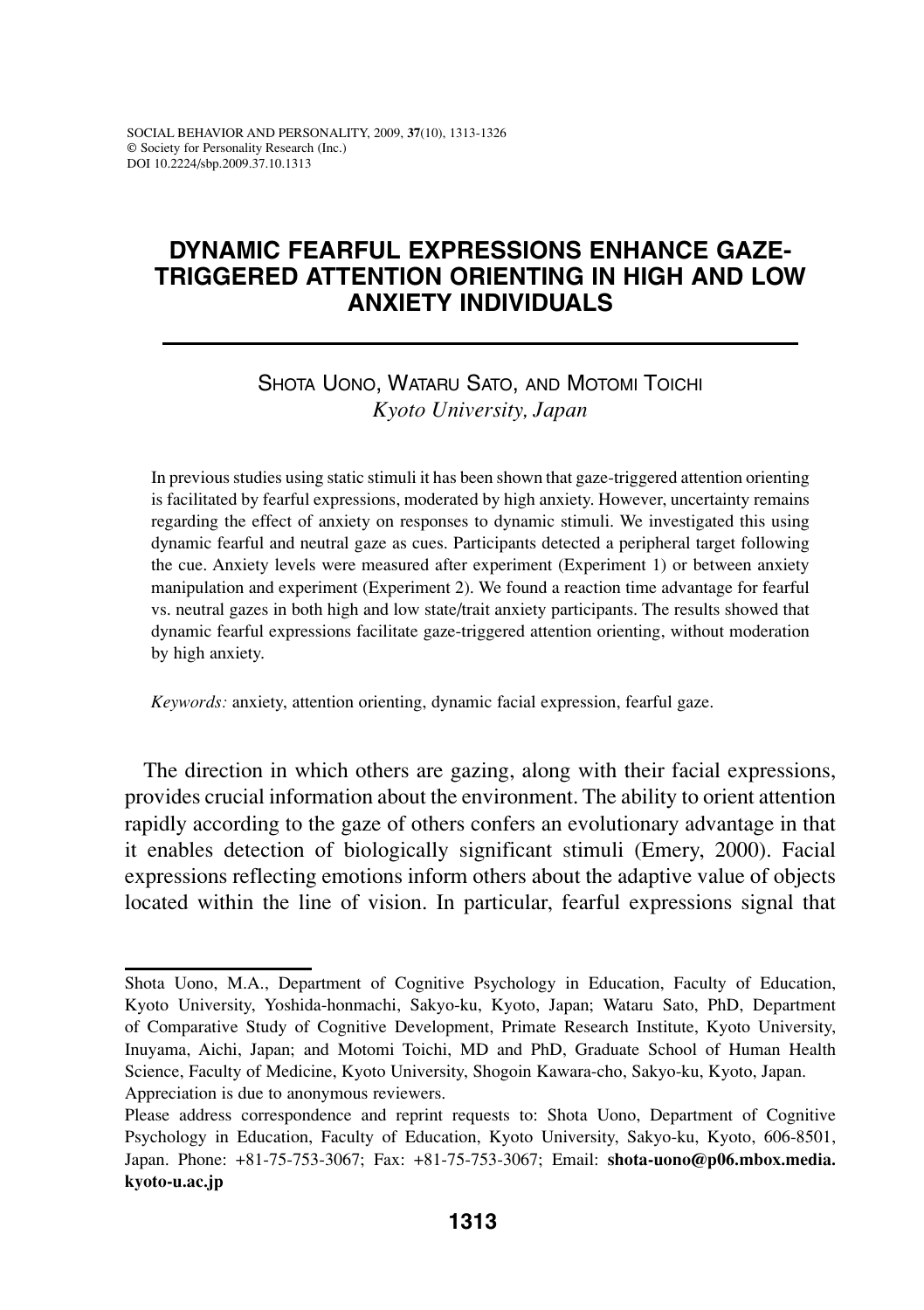objects targeted by gaze are threatening and warrant avoidance (Blair, 2004). Therefore, gazing when a person has a fearful facial expression may orient and hold attention more strongly than gazing in other conditions.

Hietanen and Leppänen (2003) tested this hypothesis using a gaze-cueing paradigm (e.g., Friesen & Kingstone, 1998), a modified version of Posner's (1980) cueing paradigm. The study involved presenting still images of faces as cue stimuli; these stimuli included neutral and emotional (happy, angry, and fearful) faces gazing right, left, or straight ahead. Subsequently, a target appeared at the right or left side of the face. Participants were told that gaze direction was nonpredictive of the location of the target. The results showed a clear effect of gaze; shorter reaction times (RT) were obtained when detecting a target at a gaze-cued location (valid condition) than at a gaze-uncued location (invalid condition). Contrary to expectations, however, the study indicated that faces showing a fearful emotional state did not enhance gaze-triggered attention orienting compared to neutral or other emotional faces.

In other studies this issue was investigated using a similar paradigm (Hietanen & Leppänen, 2003), and it was found that emotional facial expressions enhanced gaze-triggered attention orienting when the state or trait anxiety of participants was high (Fox, Mathews, Calder, & Yiend, 2007; Holmes, Richards, & Greene, 2006; Mathews, Fox, Yiend, & Calder, 2003; Uono, Sato, Michimata, Yoshikawa, & Toichi, 2009). For example, Uono et al. found that the RT in the valid gaze condition was shorter for fearful than for neutral faces only in the high state anxiety group. Regression analyses showed a positive relationship between the effect of attentional shift by fearful gaze and state anxiety. These results indicate that fearful faces facilitate gaze-triggered attention orienting more than do neutral faces as participants' state anxiety levels increase. Fox et al. showed that the gazecueing effect of fearful expressions was stronger than that of other expressions among participants with high trait anxiety, and was positively correlated with the state and trait anxiety levels of participants. These data indicate that emotional faces facilitate gaze-cueing effects only in participants with high anxiety levels.

Another line of research was used to investigate this issue using dynamic rather than static presentations of facial expressions and yielded different results (Putman, Hermans, & van Honk, 2006; Tipples 2006). Tipples presented neutral, fearful, or happy expressions gazing right or left, following neutral faces gazing straight ahead. Putman et al. presented dynamic facial expressions portraying happiness and fear, while simultaneously shifting the direction of the gaze. The results of these studies consistently showed that the gaze-cueing effect of fearful expressions was greater than those of neutral or happy expressions, without considering the factor of participants' anxiety level. These data suggest that dynamic emotional gazes facilitate gaze-triggered attention even in the absence of high anxiety. However, this remains unproven based on the results of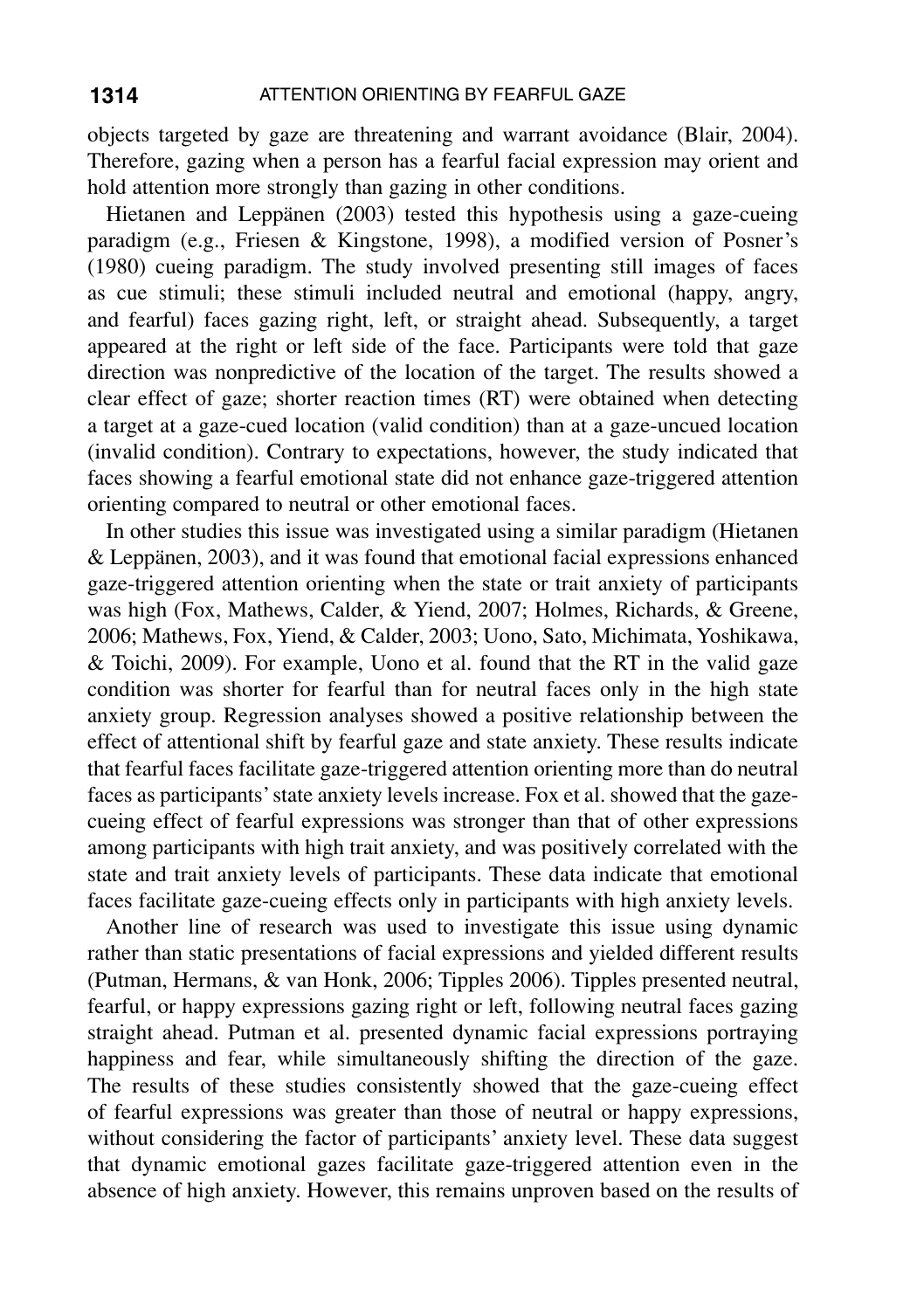previous studies, and these results may have been attributable to the inclusion of individuals with high levels of anxiety.

Dynamic depictions of emotional facial expressions represent more ecologically valid and powerful means of emotional communication than do static depictions of such expressions. In a previous study the results indicated that dynamic presentations of facial expressions elicited more intense emotional responses than did static presentations (Sato & Yoshikawa, 2007). The results of a previous neuroimaging study also indicated that depictions of dynamic facial expressions produced greater activation of emotion-related brain regions, such as the amygdala, than did static facial expressions (Sato, Kochiyama, Yoshikawa, Naito, & Matsumura, 2004). Based on these observations, we hypothesized that presentation of dynamic fearful expressions would enhance gaze-triggered attention orienting not only in high anxiety but also in low anxiety participants.

We conducted a series of experiments to investigate the effects of presenting dynamic depictions of fearful expressions on gaze-triggered attention orienting, and to examine the relationship between such effects and anxiety levels. In Experiment 1, we measured the participants' state and trait anxiety level after the experiments. In Experiment 2, we experimentally manipulated the state anxiety level using film presentations.

## **Experiment 1**

In this experiment, fearful, happy, and neutral expressions were presented in the same manner as described in previous studies (Putman et al., 2006; Tipples, 2006). After the experiment, we measured the state and trait anxiety levels of participants. Based on the previous observation that the dynamic display of facial expression enhanced emotion processing (Sato et al., 2004; Sato & Yoshikawa, 2007) and the theoretical suggestion that fearful expressions signal that objects targeted by gaze are threatening and warrant avoidance (Blair, 2004), we predicted that the gaze-cueing effect of dynamic fearful expressions would be greater than that for dynamic neutral and happy facial expressions in both high and low anxiety participants.

### **METHOD**

*Participants* Thirty-two healthy volunteers (21 females and 11 males;  $M \pm SD$ age:  $19.3 \pm 0.9$  years) participated in this experiment. All participants had normal or corrected-to-normal visual acuity.

*Design* The experiment was designed as a within-participants two-factorial design, with facial expression (fearful, happy, and neutral) and validity (valid and invalid) as the factors.

**Stimuli** We selected the cue stimuli from the report by Ekman and Friesen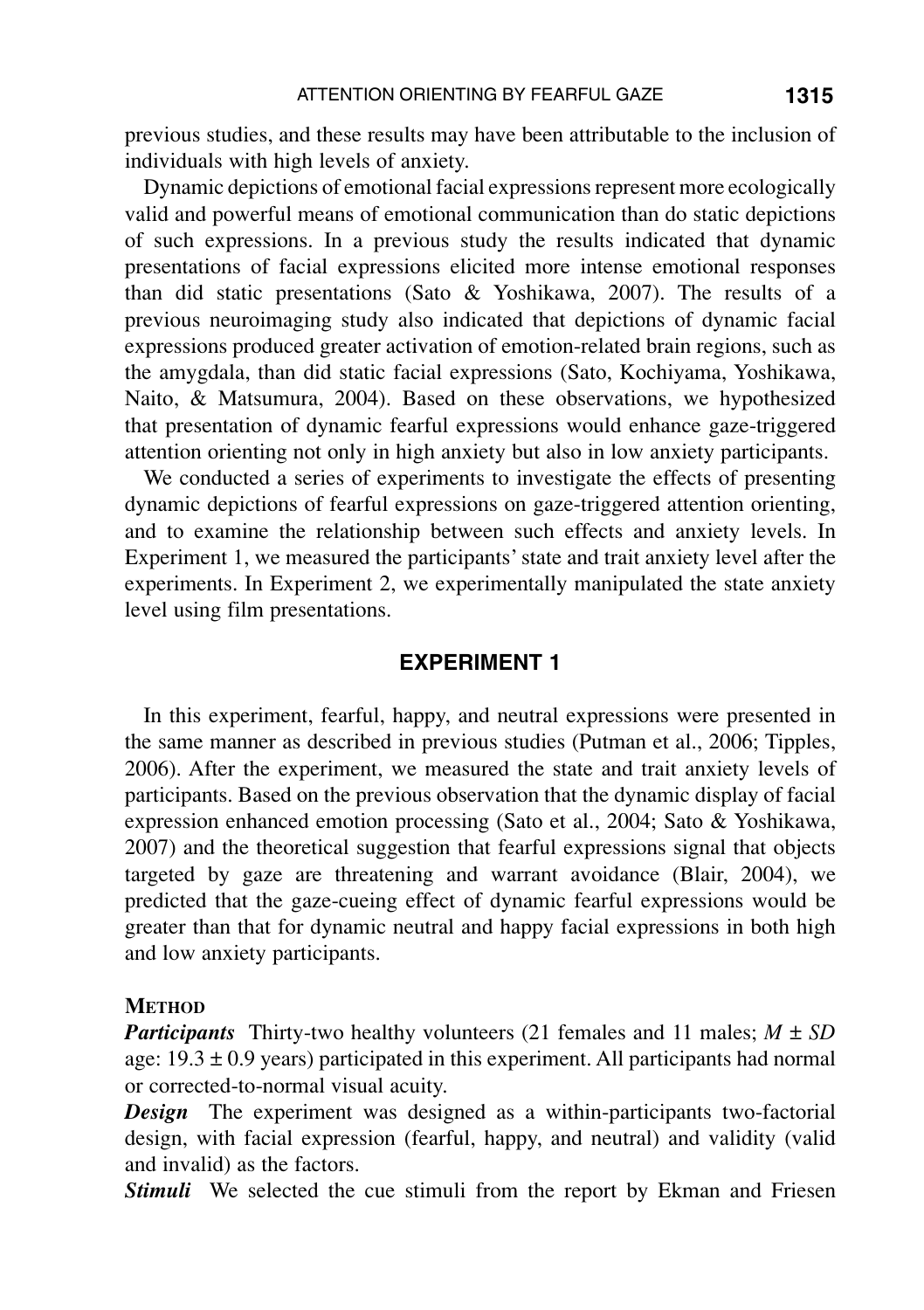(1976). Photographs of two models (one male and one female) showing neutral, fearful, and happy facial expressions were selected and manipulated. Four intermediate images, situated 20 percentage points between neutral (0%) and emotional (100%) expressions, were generated using computer morphing techniques (Mukaida et al., 2000) on a computer running Microsoft Windows to represent the dynamic emotional expressions.

We manipulated gaze direction independently of the morphing process. The irises and pupils of the eyes were extracted from the original photographs (neutral and 100% fearful), and inserted at the right or left side of the eyeball, using Adobe Photoshop 5.0. For the intermediate dynamic fearful expression stimuli, the irises and pupils were extracted from the intermediate image (20–80% fearful expression) and inserted to portray each gaze position within the range of transformation percentages. For the intermediate neutral expression stimuli, the irises and pupils were extracted from the original neutral image and inserted to portray each intermediate gaze position. We cropped all the photographs to an ellipse shape, 2.68° wide and 3.82° high, to exclude the hair and background.

Emotional expression stimuli were sequentially presented from 0% (neutral) to 100% (original emotion). Emotional expression and gaze direction were changed simultaneously. The first 0% image was presented for 300 ms, and each intermediate image was presented for 20 ms. The final 100% images were presented and remained on screen until participants responded. In the neutral conditions, only the gaze direction was changed dynamically. We used a total of 62 photographs as dynamic cue stimuli: facial expression (fearful, happy, and neutral)  $\times$  gaze direction (4 intermediate positions for right and left, and the end positions for right and left)  $\times$  person (2 models), and the neutral face with a straight gaze for two models. An example of the dynamic emotional expression cue is shown in Figure 1.



A letter T ( 0.6° wide and 0.6° high), presented 5.7° to the left or right side of the center of the screen, was used as a target stimulus.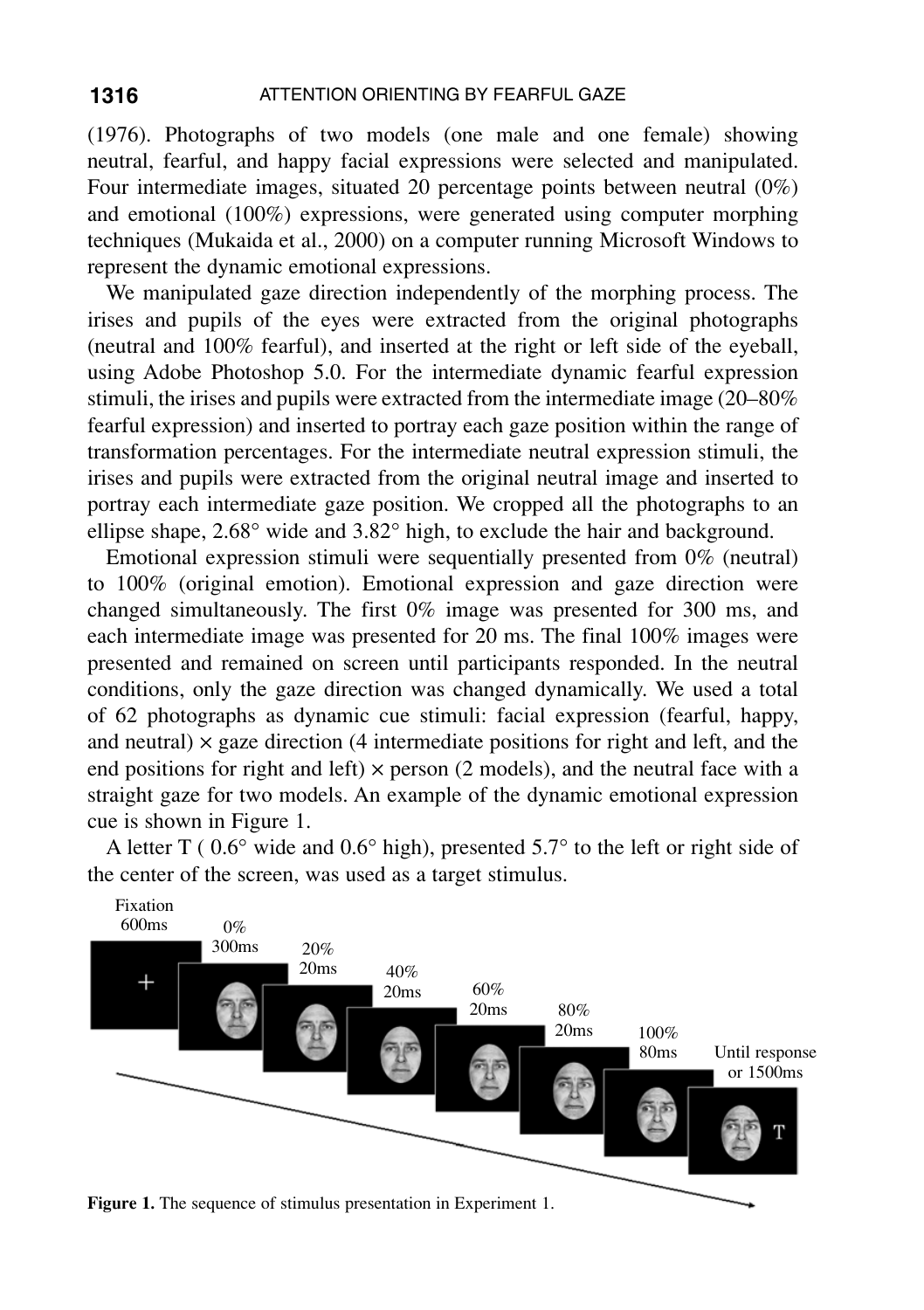*Apparatus* Stimulus presentation and data acquisition were controlled by Presentation (Neurobehavioral Systems) on a computer running Microsoft Windows (HP xw4300 Workstation). Stimuli were presented on a 17-inch CRT monitor (Iiyama; screen resolution  $1024 \times 768$  pixels; refresh rate 100 Hz). The distance between the monitor and the participants was fixed at approximately 90cm using a headrest.

*Procedure* The sequence of stimulus presentation is shown Figure 1. In each trial, a fixation cross was first presented at the center of the screen for 600 ms. Subsequently, a dynamic emotional or neutral facial cue, with the eyes gazing sideways (right or left), was presented at the center of the screen. After 80 ms, a target letter, "T" appeared to the left or right side of the cue stimulus. In the valid condition, the target appeared in the direction of gaze. In the invalid condition, the target appeared in the direction opposite to gaze. Participants were asked to press a button as quickly as possible when the target appeared, but not to respond if the target did not appear. The duration from appearance of the target to button response was measured in each trial. The target and cue remained until the response. If 1500 ms elapsed without a response, the next trial was started. Participants were told that cues were nonpredictive of target location, and were instructed to fixate on the center of the screen in each trial.

The experiment consisted of 12 blocks of 24 trials, including 48 catch trials, which exist in the absence of the target appearance. Each condition consisted of 40 trials. Trials were presented in pseudorandom order, which means that the same condition does not continue for the four consecutive trials. Participants could rest freely between blocks. The experimental trials were preceded by 30 practice trials.

After completion of this task, the participants filled out the Japanese version (Hidano, Fukuhara, Iwasaki, Soga, & Spielberger, 2000) of the STAI (Spielberger, Gorsuch, & Lushene, 1970). The Japanese version of the STAI consists of two anxiety measures (state and trait anxiety inventory). Each measure includes 20 items and the score of each measure ranges from 20 to 80. The average trait anxiety scores in a representative Japanese sample of male and female college students were about 48.8 and 47.7 respectively. That of state anxiety scores were about 47.3 and 45.9 respectively.

*Data analysis* The data were analyzed using SPSS 10.0J (SPSS Japan). Incorrect responses and <100ms responses were excluded from the RT analysis. The median RT under each condition was calculated for each participant. Then the RT differences between invalid and valid condition for facial expression conditions were calculated as the measure of the shift of attention or gazecueing effect as had been done in previous studies (e.g., Okada, Sato, & Toichi, 2006). The RT differences were analyzed by repeated-measures ANOVA using within-participant factors of facial expression (fearful, happy, and neutral) and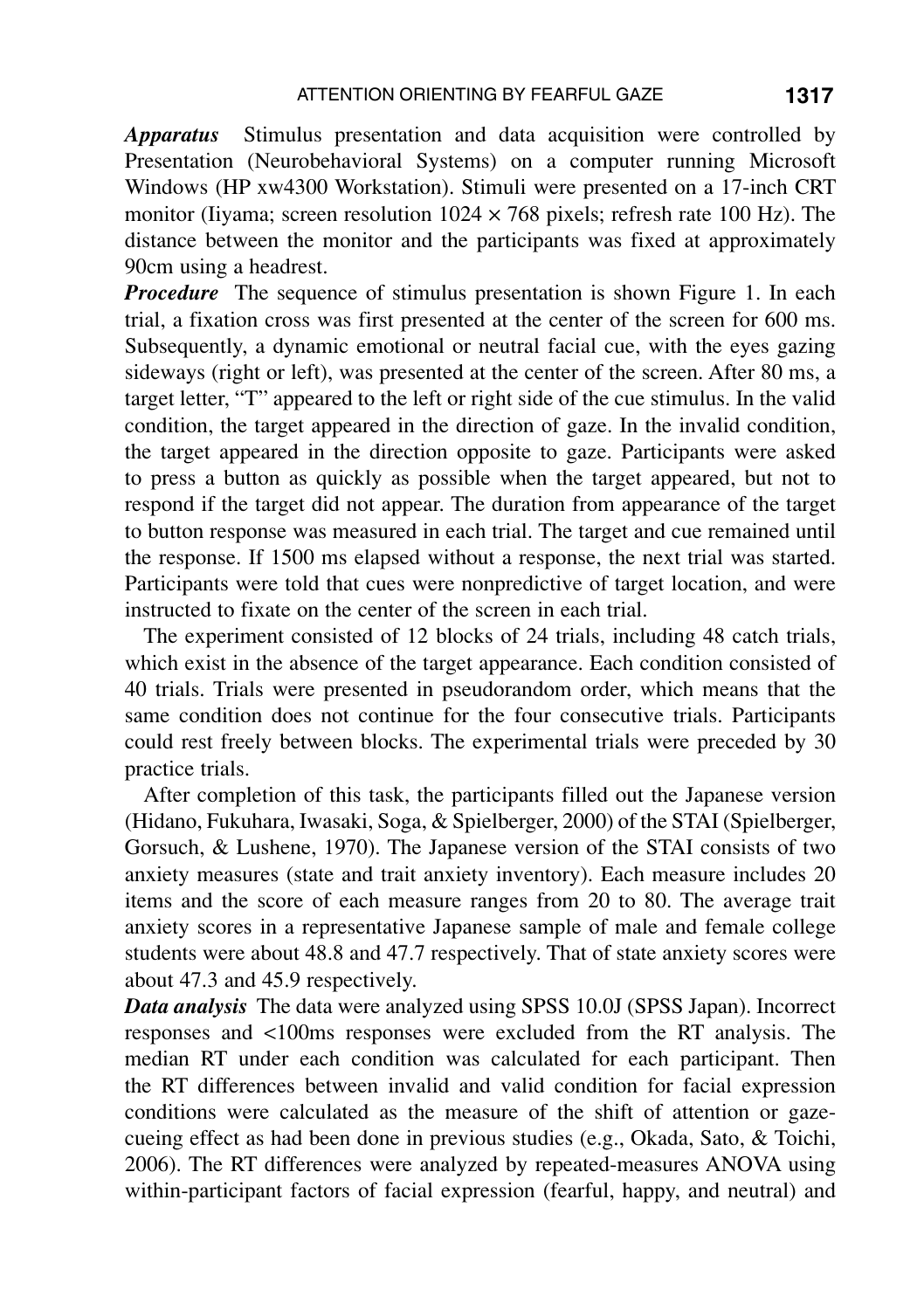between-participant factors of state or trait anxiety level (high and low). For significant main effects, follow-up multiple comparisons were performed using Tukey's HSD test. To confirm our prediction, even when the interaction did not reach significance, planned simple comparisons between fear and neutral expressions were conducted using one-tailed *t* tests (cf. Rosenthal, Rosnow, & Rubin, 2000).

### **Results**

*Effects of state anxiety on the gaze-cueing effect* Participants were divided by the median state anxiety score (44) into two groups. Seventeen participants (6 men and 11 women), whose state anxiety score was above 44 ( $M \pm SD = 48.4 \pm$ 4.4), were placed into the high state anxiety group. Fifteen participants (5 men and 10 women) whose state anxiety score fell below 43 ( $M \pm SD = 37.5 \pm 4.1$ ) were placed into the low state anxiety group. The state anxiety scores of the high and low state anxiety groups were significantly different,  $t(30) = 6.44$ ,  $p < .001$ .

The mean (with SE) median RTs for each state anxiety group are shown in Table 1a. The mean (with SE) RT differences between invalid and valid conditions for each state anxiety group are shown in Figure 2.

| (a) State anxiety |                         |             |                          |            |
|-------------------|-------------------------|-------------|--------------------------|------------|
|                   | Low state anxiety group |             | High state anxiety group |            |
| Facial expression | Valid                   | Invalid     | Valid                    | Invalid    |
| Fearful           | 275.4(5.6)              | 297.9(6.5)  | 268.5(5.2)               | 287.7(6.1) |
| Happy             | 272.1(6.2)              | 293.9(6.2)  | 266.6(5.9)               | 280.7(5.9) |
| Neutral           | 286.1(6.6)              | 301.0(6.6)  | 281.8(6.2)               | 294.5(6.2) |
| (b) Trait anxiety |                         |             |                          |            |
|                   | Low state anxiety group |             | High state anxiety group |            |
| Facial expression | Valid                   | Invalid     | Valid                    | Invalid    |
| Fearful           | 269.7(5.4)              | 292.0(6.5)  | 273.8(5.4)               | 292.9(6.5) |
| Happy             | 268.4(6.1)              | 285.8(6.3)  | 270.0(6.1)               | 288.0(6.3) |
| Neutral           | 282.8(6.4)              | 298.1 (6.4) | 284.8 (6.4)              | 296.9(6.4) |

**Table 1 The Mean (with SE) Median RTs for each Condition in Experiment 1**

When the state anxiety group was used as a between-participants factor, a significant main effect for facial expression was obtained,  $F(2, 60) = 3.61$ ,  $p < .05$ . There was a marginal significant main effect of anxiety,  $F(2, 60) =$ 3.15,  $p < 0.1$ , indicating that gaze-cueing effect in the low state anxiety group tended to be greater than that in the high state anxiety group. No significant interaction between facial expression and anxiety was obtained,  $F(2, 60) = .59$ ,  $p > 0.1$ . To further examine the main effect for facial expression, we conducted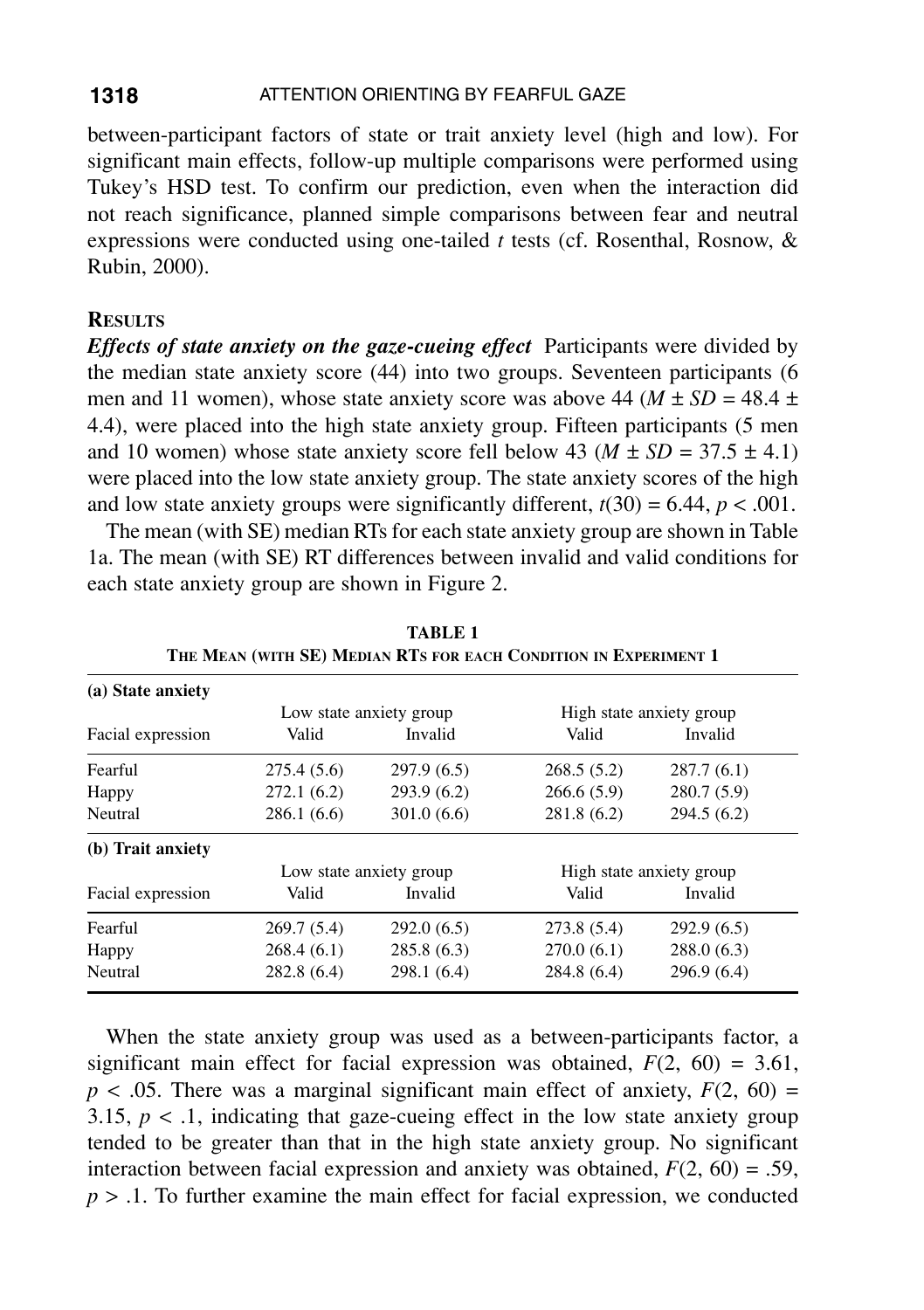

**Figure 2.** The mean (with SE) RT differences between invalid and valid conditions for each state anxiety group in Experiment 1.

multiple comparisons of the gaze-cueing effects of fearful, happy, and neutral face conditions. The gaze-cueing effect of fearful expressions was significantly greater than that for neutral expressions,  $p < .05$ . The difference for the gazecueing effect of happy vs. neutral expressions also tended toward significance,  $p \lt 1$ . Planned comparisons confirmed that gaze-cueing effects for fearful expressions were significantly greater than for neutral expressions in both high and low state anxiety groups,  $p < .05$  for both groups.

*Effects of trait anxiety on the gaze-cueing effect* Participants were divided by the median trait anxiety score (50.5) into two groups. Sixteen participants (10 men and 6 women) whose trait anxiety score was above 51 ( $M \pm SD = 56.3 \pm$ 5.1) were placed into the high trait anxiety group. Sixteen participants (1 man and 15 women), whose trait anxiety score fell below 50 ( $M \pm SD = 43.6 \pm 6.0$ ), were placed into the low trait anxiety group. We found a significant difference between the trait anxiety scores of the high and low trait anxiety groups,  $t(30)$  = 7.30,  $p < .001$ .

The mean (with *SE*) of median RTs for each trait anxiety group are shown in Table 1b. The mean (with *SE*) RT differences between invalid and valid conditions for each trait anxiety group are shown in Figure 3.

When the trait anxiety group was used as a between-participant factor, we obtained results that were similar to those obtained for state anxiety. A significant main effect for facial expression was found,  $F(2, 60) = 3.54$ ,  $p < .05$ . No significant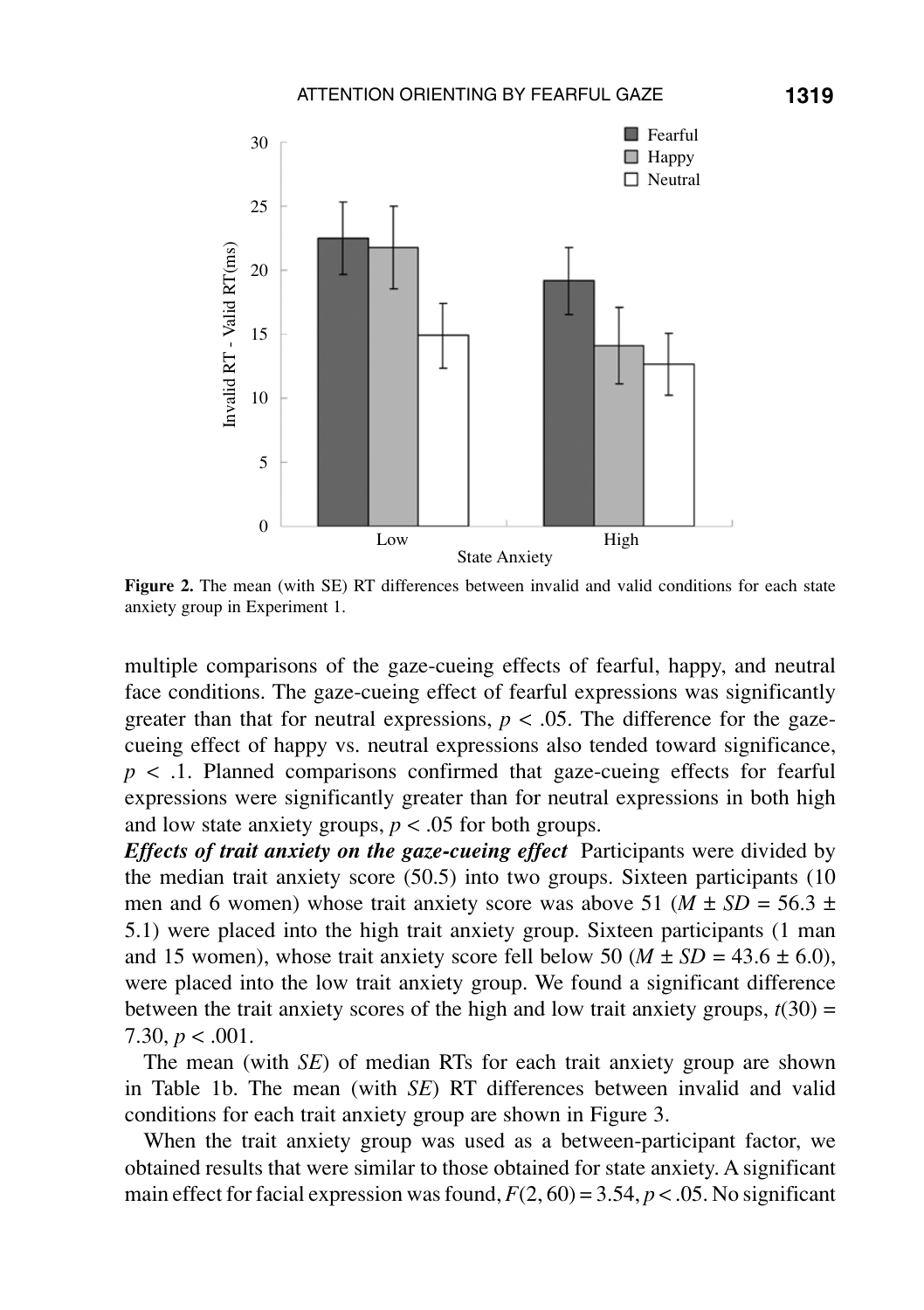main effect for anxiety,  $F(1, 30) = .53$ ,  $p > .1$ , or for interaction between facial expression and anxiety,  $F(2, 60) = .34$ ,  $p > .1$ , was obtained. Follow-up multiple comparisons for the main effect of facial expression indicated that the gazecueing effect for fearful expressions was significantly greater than that for neutral expressions,  $p < 0.05$ . The difference for the gaze-cueing effect between happy and neutral expressions also tended toward significance,  $p < 0.1$ . Planned comparisons confirmed that gaze-cueing effects for fearful expressions were significantly greater than for neutral expressions in both high and low trait anxiety groups, *p* < .05 for both groups.



**Figure 3.** The mean (with SE) RT differences between invalid and valid conditions for each trait anxiety group in Experiment 1.

### **Discussion**

The results of the present study indicated that the gaze-cueing effect for fearful expressions was greater than that for neutral expressions in both high and low state/trait anxiety groups. These results were consistent with those of Tipples' (2006) study using dynamic presentations. This clear facilitative effect of fearful faces, in the absence of high anxiety levels, may be attributable to the effects of dynamic presentations. Dynamic presentations of facial expressions have been shown to enhance overall emotional experiences (Sato & Yoshikawa, 2007). In a previous neuroimaging study it was also found that dynamic facial expressions produced greater activation of the emotion-related brain regions than did static facial expressions (Sato et al., 2004). In view of these data, our results suggest that compared with static presentation, the dynamic presentation of fearful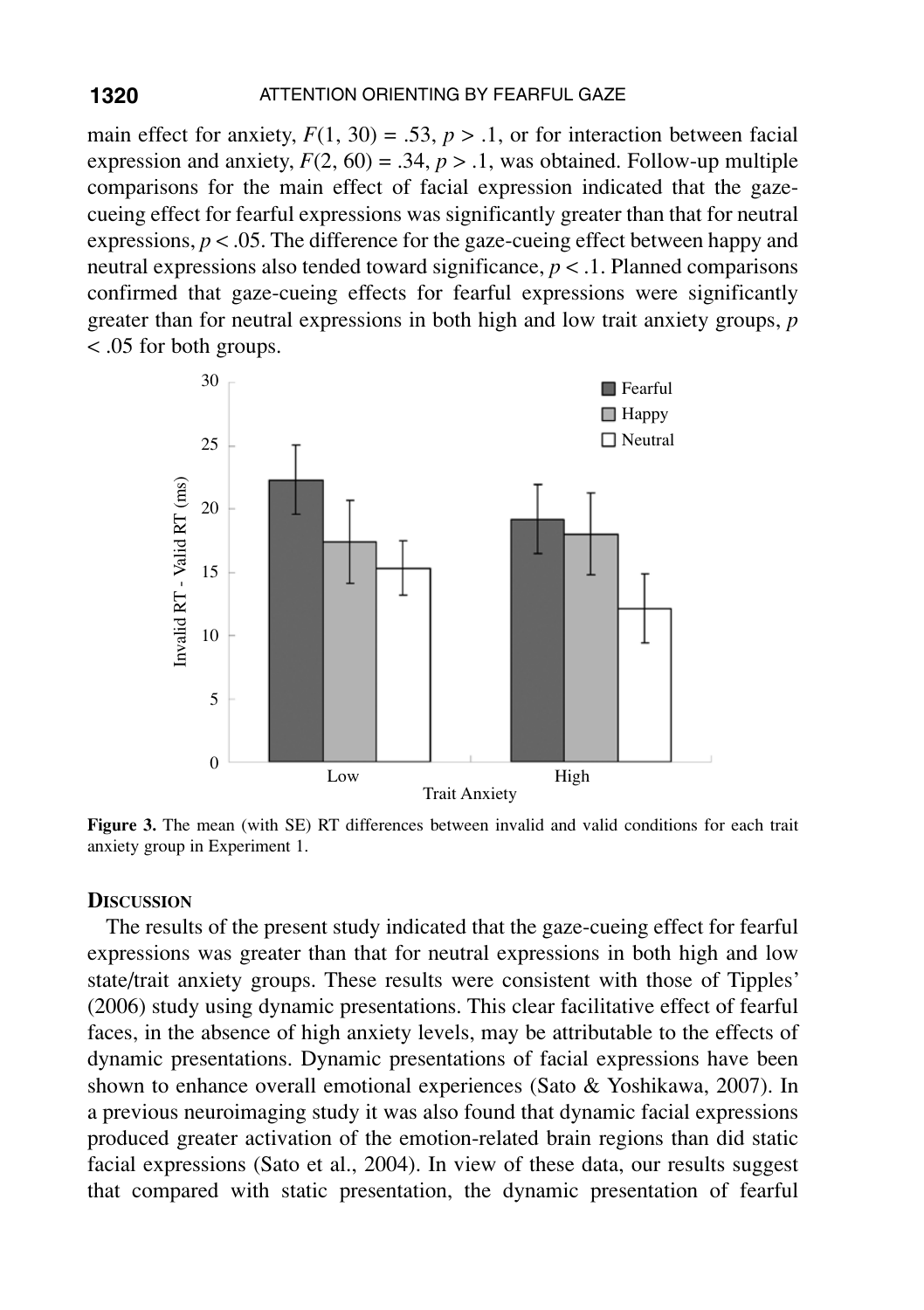expression, was construed as reflecting greater emotional significance, and therefore facilitated gaze-triggered attention orienting.

Our results did not show a significant difference in the gaze-cueing effect of fearful and happy expressions. Similarly, Tipples (2006) reported that the gazecueing effect for fearful, but not happy, faces was greater than that for neutral faces; however, in that study the gaze-cueing effect for fearful faces was not compared to that for happy faces. In contrast, Putman et al. (2006) showed that the gaze-cueing effect of fearful expressions was greater than that for happy expressions. One possible explanation for these discrepant results is that in both studies neutral as well as fearful and happy expressions were used for stimuli. Neutral expressions are understood to be mildly negative (Phillips et al., 1997), and their inclusion may weaken the contrast between fearful and happy expressions.

Our results did not show the interaction between facial expression and anxiety. We hypothesized that anxiety levels were not sufficiently high to produce an effect on the relationship between gaze-triggered attention orienting and fearful gaze. This possibility was examined in Experiment 2.

## **Experiment 2**

Experiment 2 was performed to confirm the null influence of state anxiety on the relationship between gaze-triggered attention orienting and fearful gaze found in Experiment 1. For this purpose, we experimentally manipulated state anxiety levels using film presentations as a within-participants factor. In other respects, the experimental procedures were similar to those of Experiment 1, with the additional exception that we used only fearful and neutral expressions as stimuli to simplify the experimental design. We hypothesized that the gaze-cueing effect of dynamic fearful expressions would be greater than that of dynamic neutral expressions in both high and low anxiety participants.

### **METHOD**

*Participants* Twenty-two healthy volunteers (4 females and 18 males;  $M \pm SD$ age,  $19.5 \pm 1.5$  years) participated in this experiment. All participants had normal or corrected-to-normal visual acuity. Trait anxiety scores ranged from 34 to 58 points  $(M \pm SD = 47.7 \pm 9.00)$ .

*Design* The experiment had a within-participants three-factorial design, with facial expression (fearful and neutral), validity (valid and invalid), and anxiety induction (high and low state anxiety) as factors.

*Apparatus* The apparatus was the same as that used in Experiment 1.

*Stimuli and Procedure* For the gaze-cueing task we used stimuli and procedures nearly identical to those used in Experiment 1. One exception was our use of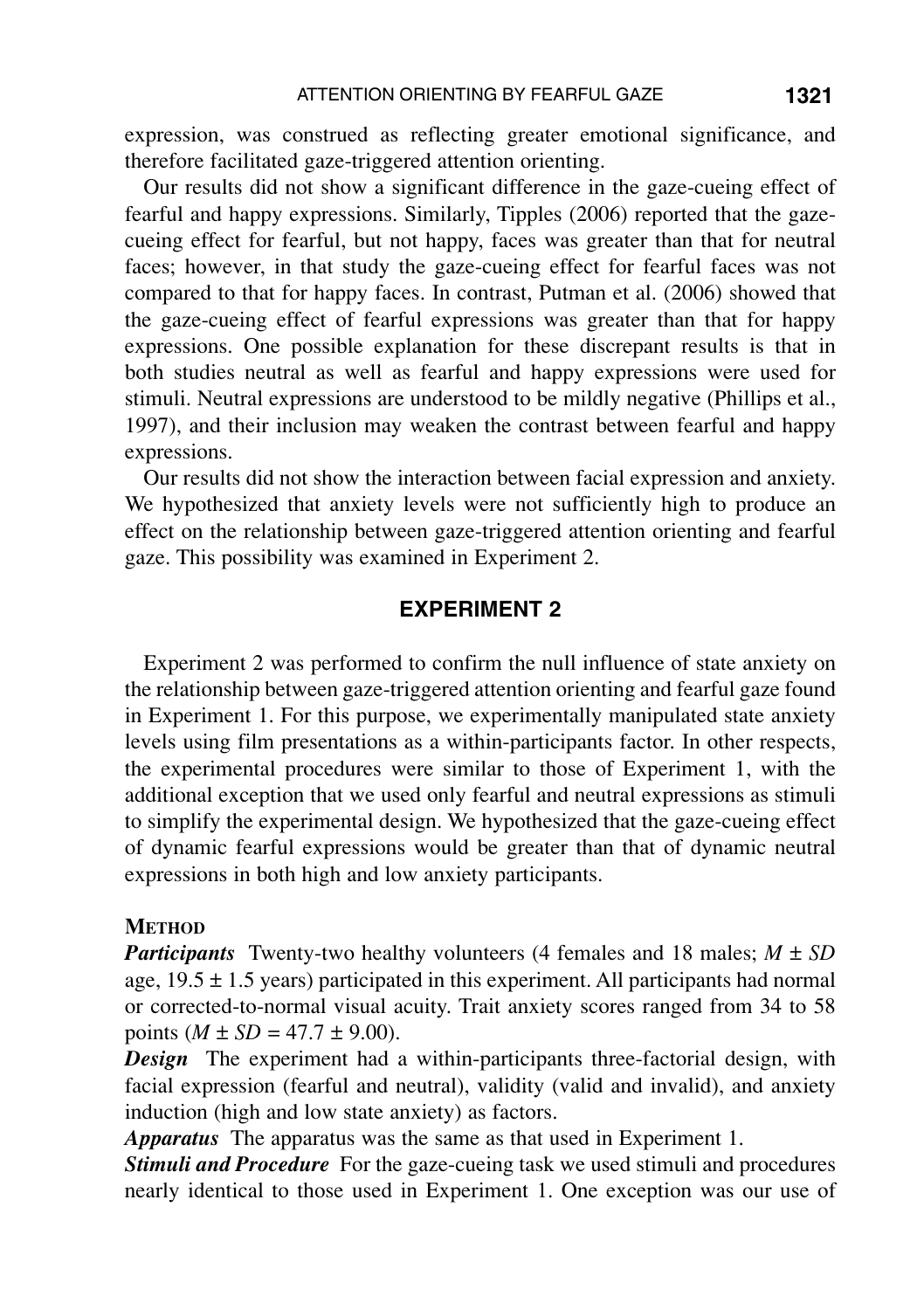the anxiety induction procedure. The gaze-cueing task was divided into two sessions. State anxiety level was manipulated within participants by presenting a film prior to each experimental session. In the high state anxiety session, a participant watched an excerpt from the film *The Silence of The Lambs*, depicting a climactic scene in which a Federal Bureau of Investigation agent tries to arrest a serial killer in a dark basement. In the low state anxiety session, the same participant watched a film clip depicting sea waves washing over the shore. The order of these sessions was counterbalanced across participants. The total length of each of these film clips was 229 and 43 seconds, respectively. These films were selected from the film stimuli set developed by Gross and Levenson (1995). The validity of these stimuli for inducing high and low levels of fear has been confirmed in a previous study (Sato, Noguchi, & Yoshikawa, 2007). Participants completed the State Anxiety Inventory, Japanese version (Hidano et al., 2000) after watching the film and prior to the experimental session. Two experimental sessions were conducted on the same day with a brief rest between the sessions.

Each session consisted of 8 blocks of 28 trials, including 32 catch trials. Each condition consisted of 48 trials. Trials were presented in pseudorandom order. *Data analysis* The RT data were processed by a procedure similar to that used in Experiment 1. The RT differences were analyzed by repeated-measures ANOVA with within-participant factors of facial expression (fearful and neutral) and anxiety induction (high and low state anxiety). To confirm our prediction, even when the interaction did not reach significance, planned simple comparisons between fear and neutral expressions were conducted using one-tailed *t* tests (cf. Rosenthal et al., 2000).

#### **Results**

*Anxiety manipulation* We compared the state anxiety levels of participants in the high and low state anxiety film conditions by paired-samples *t* test to ensure that the manipulation of anxiety was in accordance with the experimental design. The results showed that the state anxiety score of participants in the high state anxiety condition ( $M \pm SD = 55.5 \pm 7.5$ ) was significantly higher than that of those in the low state anxiety condition  $(M \pm SD = 40.5 \pm 5.2)$ ,  $t(21) = 9.56$ , *p*  $< 0.001$ .

*Effects of state anxiety on the gaze-cueing effect* The mean (with SE) median RTs are shown in Table 2. The mean (with SE) RT differences between invalid and valid conditions are shown in Figure 4.

The ANOVA revealed a main effect of facial expression,  $F(1, 21) = 7.42$ , *p* < .05, indicating that the gaze-cueing effect for fearful expressions was greater than that for neutral expressions. The main effect of anxiety induction was also significant,  $F(1, 21) = 7.62$ ,  $p < .05$ , indicating that the gaze-cueing effect in the low state anxiety condition was greater than that in the high state anxiety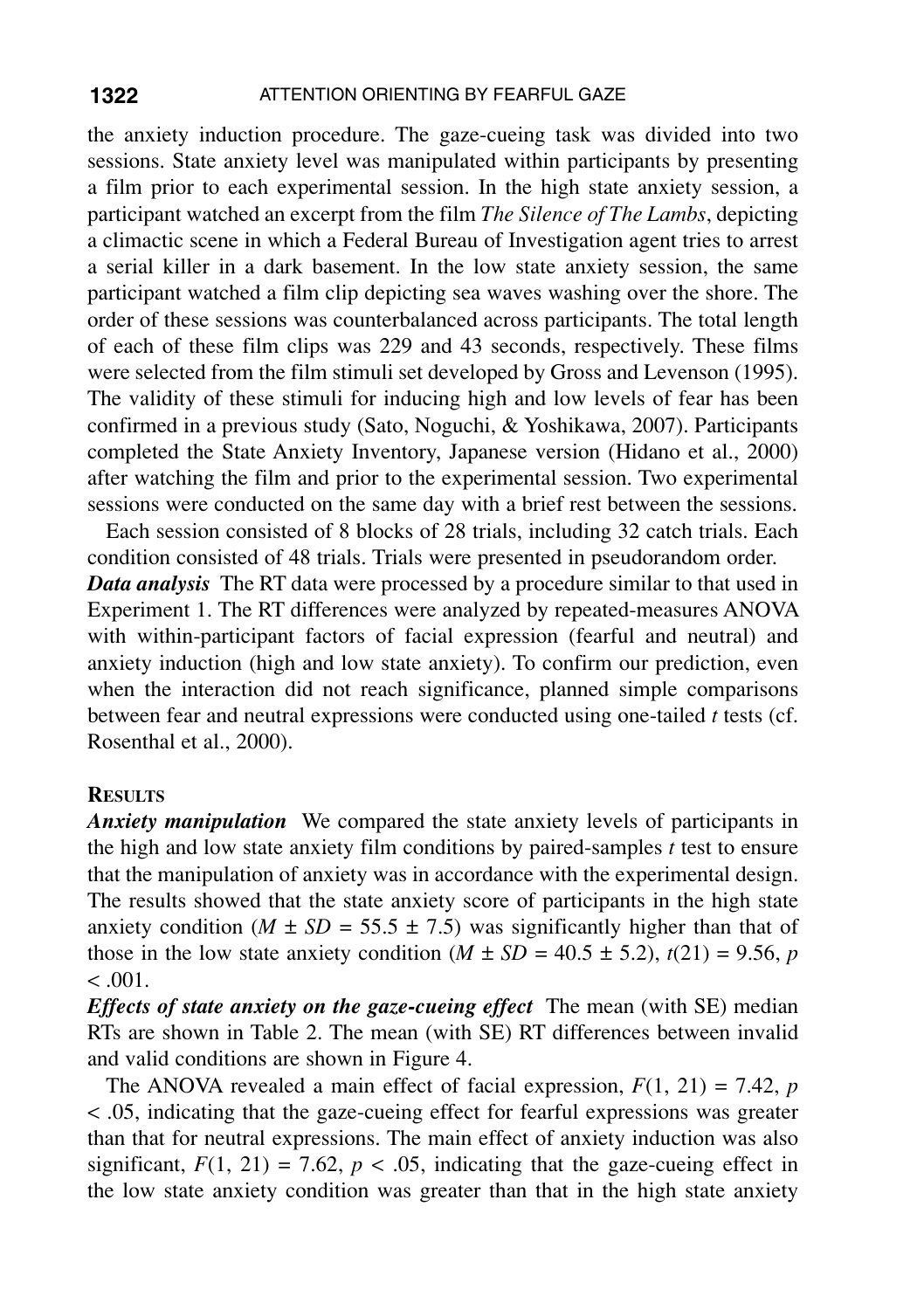condition. There was no significant interaction between facial expression and anxiety induction,  $F(1, 21) = .52$ ,  $p > .1$ . Planned comparisons showed that simple main effects of facial expression were significant in the low state anxiety condition,  $p < .05$ , and marginally significant in the high state anxiety condition,  $p < .1$ .

| Fearful                                                          |             | Neutral     |             |                           |
|------------------------------------------------------------------|-------------|-------------|-------------|---------------------------|
| Valid                                                            | Invalid     | Valid       | Invalid     |                           |
| 282.4(8.3)                                                       | 299.7 (9.3) | 293.8 (8.8) | 307.1(9.5)  |                           |
| 279.4 (6.6)                                                      | 304.1 (8.0) | 293.4 (7.2) | 311.1 (9.2) |                           |
| 30<br>25<br>Invalid RT - Valid RT (ms)<br>$20\,$<br>15<br>$10\,$ |             | $\Box$      |             |                           |
|                                                                  |             |             |             |                           |
|                                                                  | 5           |             |             | Fearful<br>$\Box$ Neutral |

**Table 2 The Mean (with SE) Median RTs for each Condition in Experiment 2**

**Figure 4.** The mean (with SE) RT differences between invalid and valid conditions in Experiment 2.

Low High State Anxiety

## **Discussion**

 $\mathbf{0}$ 

Consistent with Experiment 1, these results indicated that the gaze-cueing effect of fearful expressions was greater than that of neutral expressions in both high and low state anxiety conditions. The data also showed that the film presentations effectively induced differences between high and low state anxiety conditions with regard to the state anxiety levels of participants. Hence, these results excluded the possibility that the gaze-cueing effect of dynamic fearful expressions was not modulated by state anxiety because the state anxiety level of participants was too low to produce an effect. These results, together with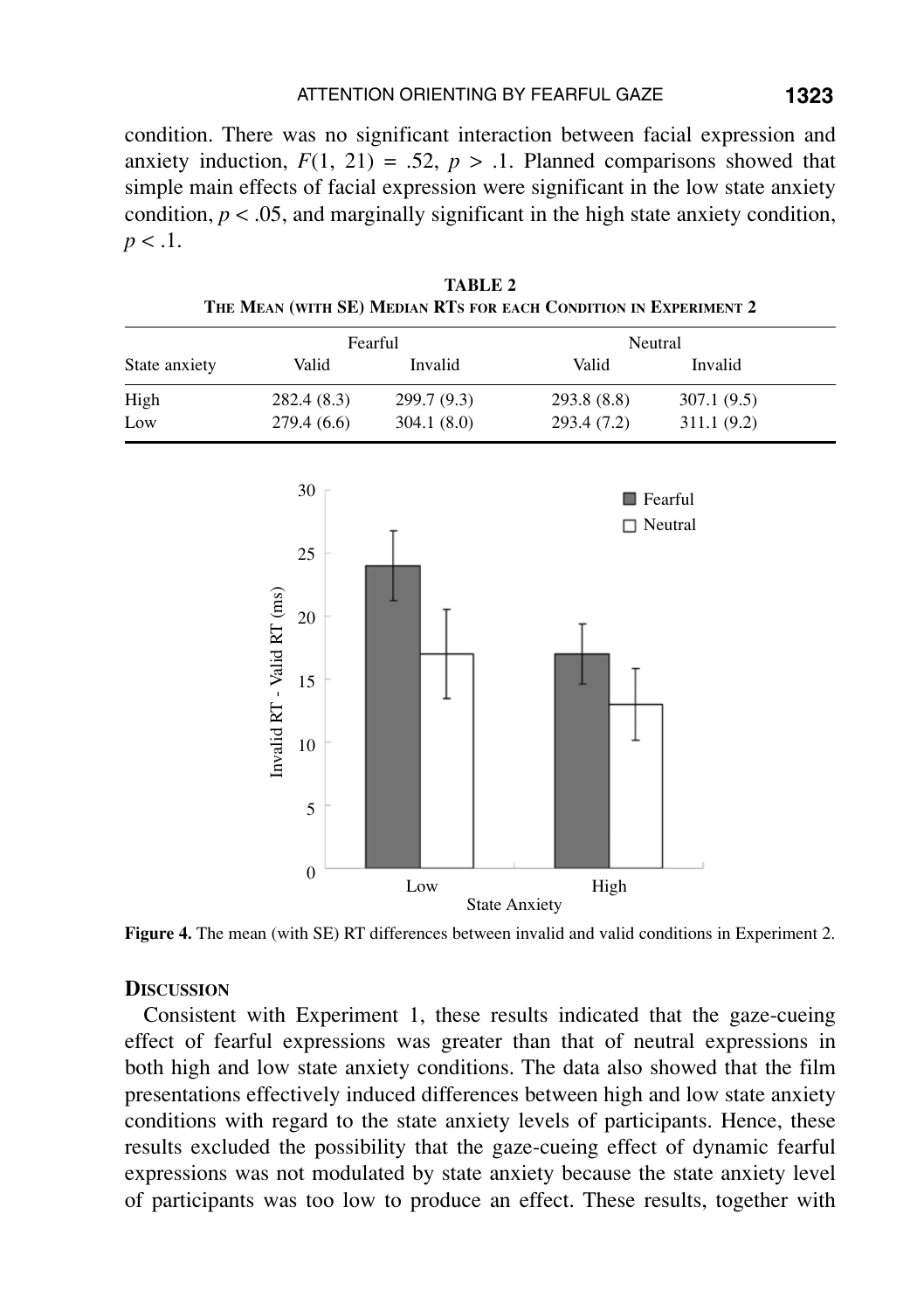those of Experiment 1, indicate that dynamic fearful expressions facilitate gazetriggered attention orienting, independent of the moderation of state and trait anxiety.

Our results showed that high state anxiety decreased the overall gaze-cueing effect. Although there was a trend toward significant effect, this same finding was also obtained in Experiment 1. In a previous study by Engelmann and Pessoa (2007) using the cueing paradigm with peripherally presented cues they found that the motivational state, manipulated by rewards or punishments, promotes the efficiency of attention reorienting and decreases the cueing effect. The results of the present study might extend these findings, since these indicated that high state anxiety states can interrupt attention that is oriented by a centrally presented gaze.

### **General Discussion**

In this study, we investigated the facilitative effects of dynamic fearful expressions on gaze-triggered attention orienting, and examined the possible moderating role of anxiety level in this relationship. Our results indicated that the identical RT advantages for dynamic fearful vs. neutral faces emerged in both high and low anxiety participants.

Our results indicated that, in the case of dynamic stimulus presentations, fearful expressions enhance gaze-triggered attention orienting in both high and low anxiety participants. The dynamic presentations of fearful expressions would enhance emotional processing and emotional experience (Sato & Yoshikawa, 2007). Therefore, it seems that the emotional impact of dynamic fearful expressions is sufficiently strong that anxiety may be unnecessary for the enhancement of gaze-triggered attention orienting. This is consistent with the findings of previous studies. When less intense emotional stimuli (static facial expressions) were used as stimuli, fearful expressions enhanced gaze-triggered attention orienting only when the anxiety levels of participants were considered (Fox et al., 2007; Hietanen & Leppänen, 2003; Holmes et al., 2006; Mathews et al., 2003; Uono et al., 2009).

Our results indicate that effective attention orienting can result from a dynamically presented fearful gaze, this makes sense when considered in the context of the adaptive functions of emotionally expressive gazes and anxiety. High anxiety levels may be adaptive in that they amplify the emotional salience of less intense facial expressions, leading to enhanced gaze-triggered attention orienting. A dynamic fearful gaze may signal the sudden appearance of threatening objects; rapid orientation to this situation would confer survival value in the absence of amplification by anxiety.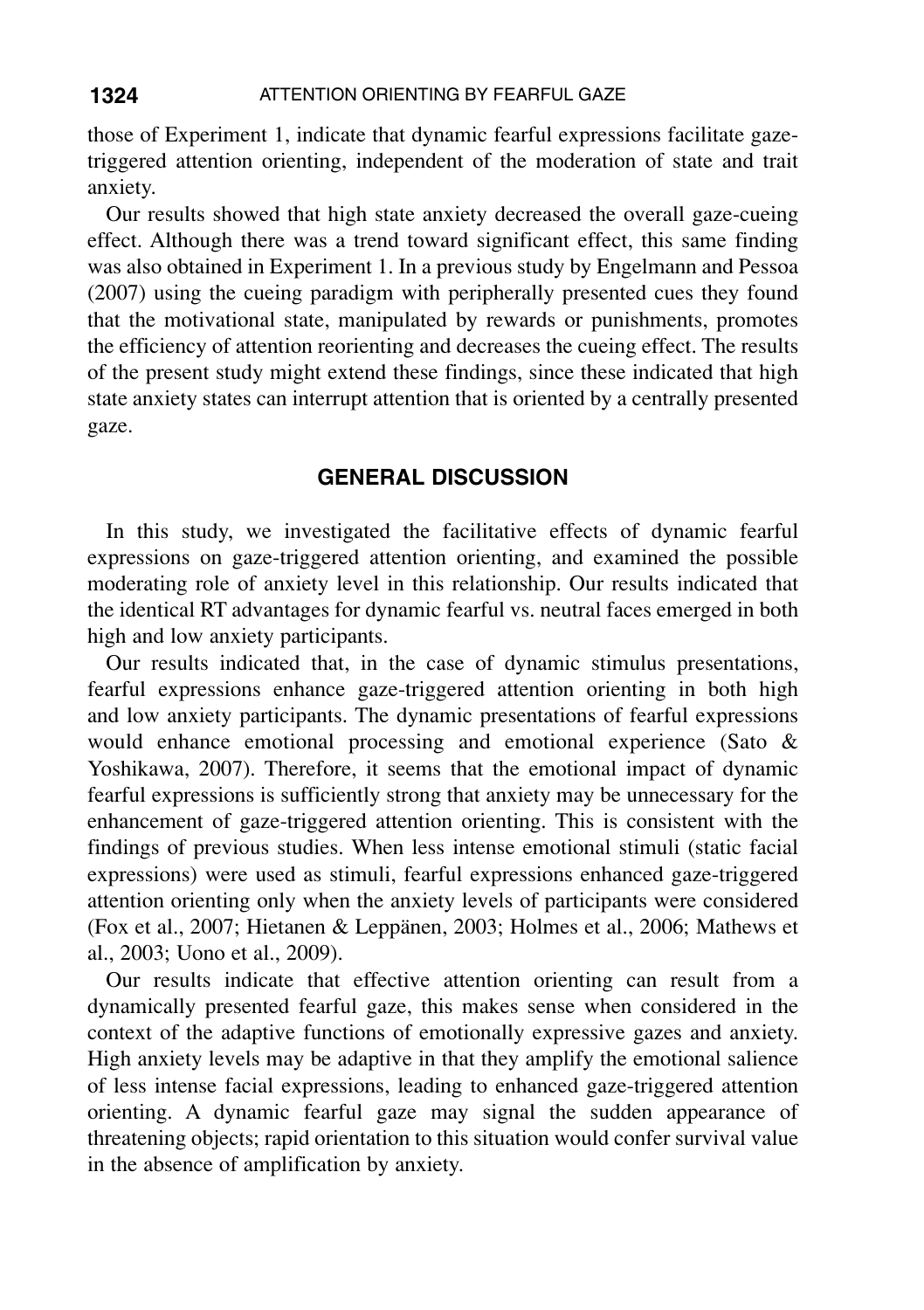An alternative account of the facilitated gaze-cueing effect of fearful faces can be constructed. In the present study, the total amount of facial change differed between neutral and emotional face conditions, even though all conditions included dynamic gaze shifts. Therefore, the amount of visual change may represent a matter of concern for interpretation of the facilitated gaze-cueing effect in the fearful face condition. However, in the present study we found that fearful, but not happy, facial expressions enhanced gaze-triggered attention orienting to a greater extent than did neutral faces. This finding was consistent with those of previous studies using dynamic presentations of stimuli; Tipples (2006) found the same pattern of results as in the present study, and Putman et al. (2006) reported that the gaze-cueing effect for dynamic fearful expressions was greater than that for dynamic happy expressions. Although these studies did not control the amount of visual change occurring between fearful and happy face conditions, the evidence suggested that the facilitated gaze-cueing effect of fearful faces could not be explained solely by the differences in visual changes. At present, it is difficult to control the amount of visual change between facial expression conditions without decreasing the ecological validity. Further efforts are needed to establish a new method to overcome this problem.

Promising directions for further studies include investigation of psychological states other than anxiety. One such possible state would be depression. In a previous psychological study it was found that depressed participants showed heightened fearful reactions as compared to control participants while viewing the emotional expressions of others (Persad & Polivy, 1993). In a neuroimaging study Sheline et al. (2001) reported that depressed patients showed higher amygdala activity than did controls while viewing fearful expressions. These observations suggest that when a person is deeply depressed this may facilitate the effect of fearful expressions on gaze cueing.

In summary, we found that the gaze-cueing effect was greater for dynamic fearful expressions than for neutral expressions in both high and low anxiety participants. These results suggest that dynamic facial expressions have great emotional significance, and enhance gaze-triggered attention orienting, in the absence of amplification by anxiety.

### **References**

- Blair, R. J. R. (2004). Facial expressions, their communicatory functions and neurocognitive substrates. In C. Frith & D. Wolpert (Eds.), *The neuroscience of social interaction: Decoding, imitating, and influencing the actions of others* (pp. 241-264). New York: Oxford University Press.
- Ekman, P., & Friesen, W. V. (1976). *Pictures of facial affect*. Palo Alto, CA: Consulting Psychologists Press.